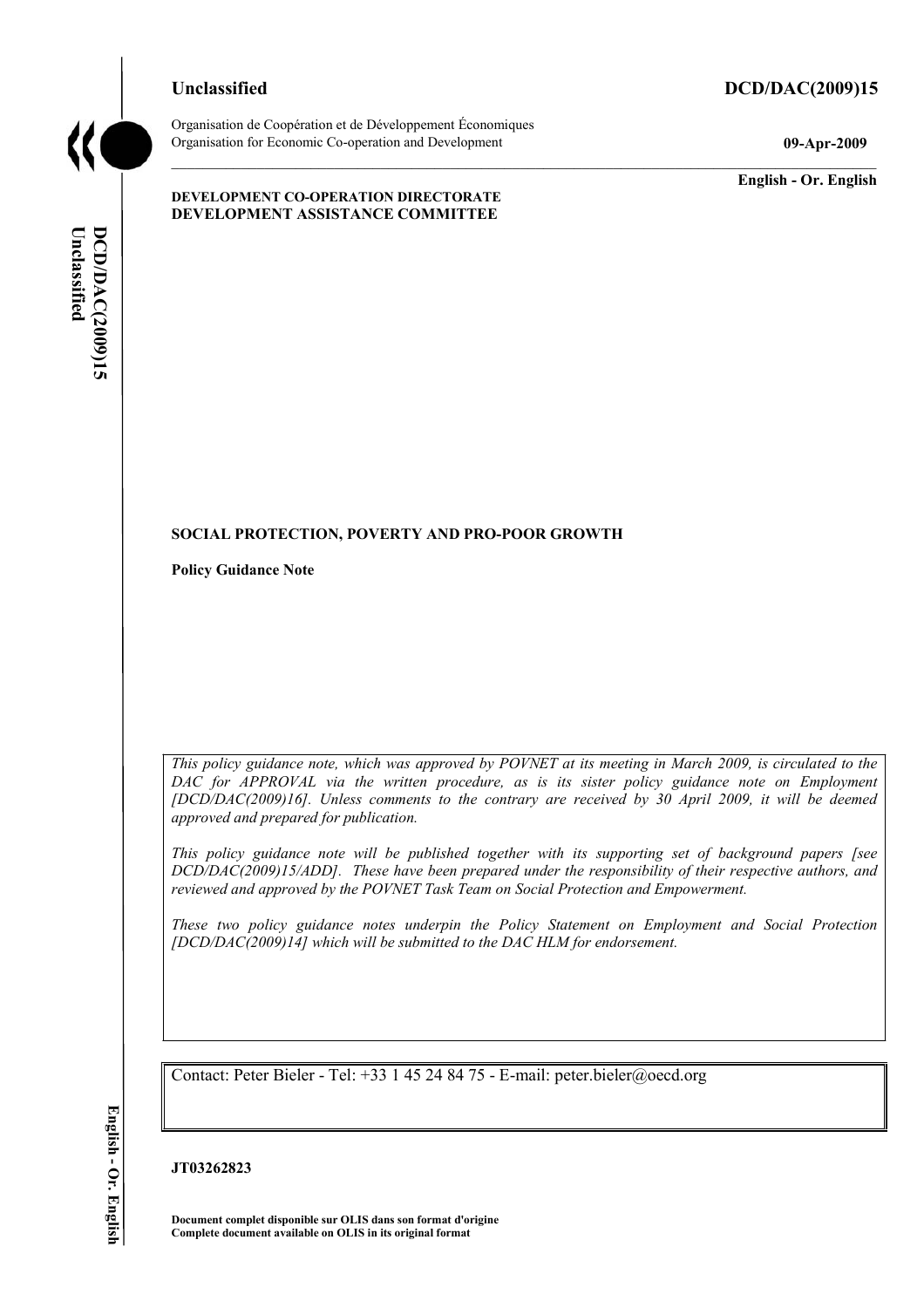## **TABLE OF CONTENTS**

| $\mathbf{I}$ . |  |
|----------------|--|
| II.            |  |
|                |  |
|                |  |
| $V_{\perp}$    |  |
|                |  |
|                |  |

### **Boxes**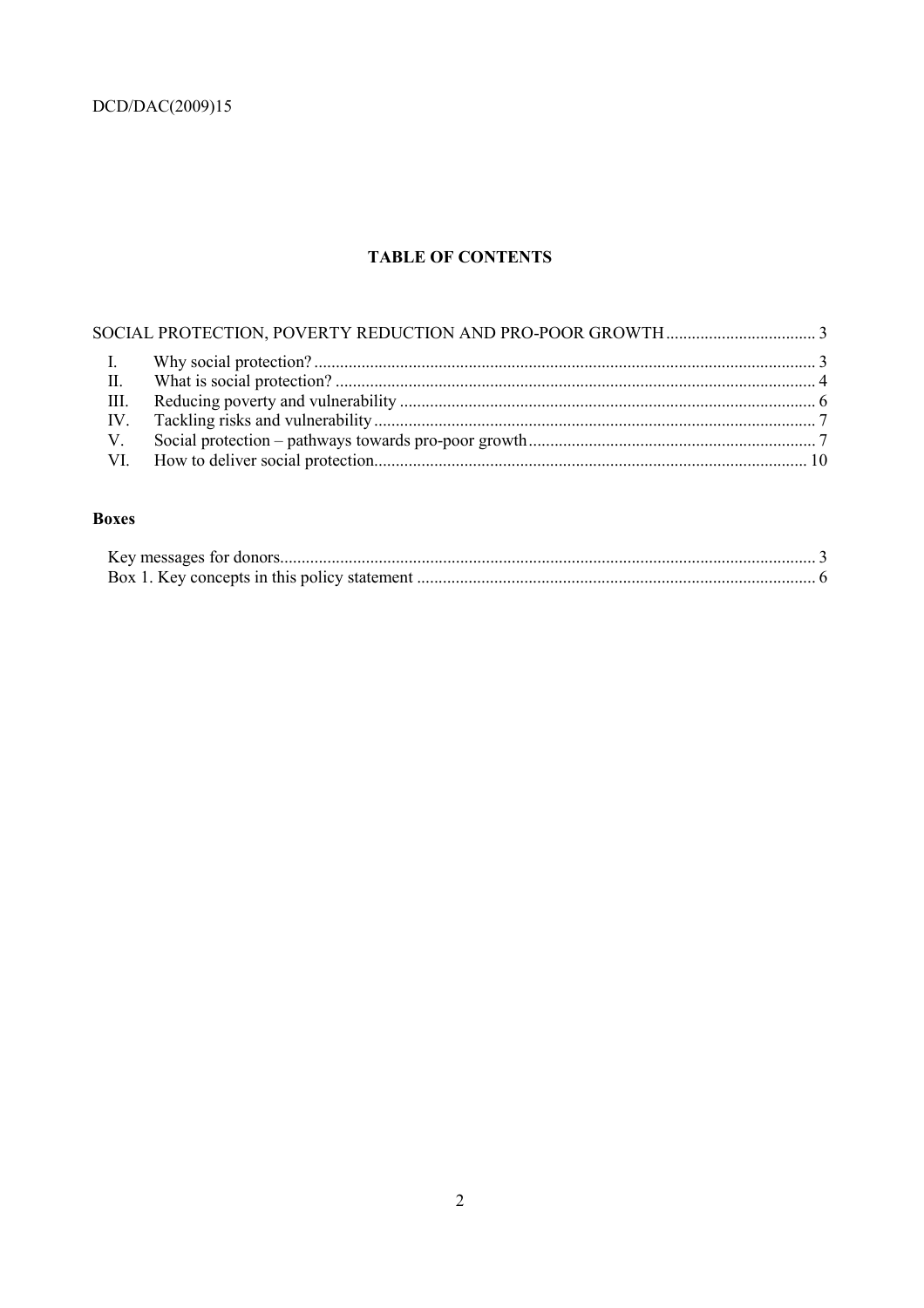### **SOCIAL PROTECTION, POVERTY REDUCTION AND PRO-POOR GROWTH**

### **Key messages for donors**

 $\circ$  Social protection is an essential investment that contributes to economic growth and makes growth more pro-poor while directly reducing poverty.

 $\circ$  Social protection can be affordable, including for low-income countries, and efficiently tackles poverty.

 $\circ$  Donors can play a critical role in supporting national social protection initiatives, particularly through capacity building and predictable funding aimed at leveraging sustainable government finance in the longer-term.

### **I. Why social protection?**

1. Long a vital tool for industrialised countries, social protection is increasingly recognised as an essential instrument for poverty reduction in low- and middle-income nations. The DAC Guidelines on Poverty Reduction<sup>1</sup> recognise that high growth rates are necessary but not sufficient to effectively tackle poverty and vulnerability, emphasising the importance of the sustainability, composition and equitable quality of economic growth. An emerging evidence base in developing countries is documenting the role of social protection in tackling poverty, supporting economic growth and enhancing the effectiveness of growth strategies for poverty reduction. Poverty reduction depends on sustained and broad-based growth, which in turn requires complementary initiatives that share economic benefits and promote better developmental outcomes for poor and excluded groups. Past experience also demonstrates the critical importance of protecting the poorest in an economic downturn. There are different and often mutually reinforcing dimensions to social protection, *e.g.* rights promotion, human development, economic growth, democracy and security. UNRISD identifies universal social protection and equity as the central goal of social policy.<sup>2</sup>

2. Social protection refers to policies and actions which enhance the capacity of poor and vulnerable groups to escape from poverty, and better manage risks and shocks. It encompasses the instruments that tackle chronic and shock-induced poverty and vulnerability.<sup>3</sup> Social protection can help promote empowerment and security by improving risk management, facilitating higher return investments by poor people. It supports human capital development, expanding the capabilities of poor and vulnerable individuals and helping to break the inter-generational transmission of poverty.

3. National governments and donors increasingly recognise the value of social protection initiatives in ensuring progress towards the Millennium Development Goals. Social protection not only tackles income poverty but also provides effective support for broader developmental objectives, including better nutrition, health and education outcomes. In countries where the main recipients of interventions are women, social protection measures can promote empowerment and more balanced gender relations. Social protection programmes are increasingly targeted to those affected by HIV and AIDS, including orphans and vulnerable children.

4. Social protection interventions offer promising avenues for operationalising the Paris Declaration on Aid Effectiveness<sup>4</sup> in ways that promotes pro-poor growth and country-led national and regional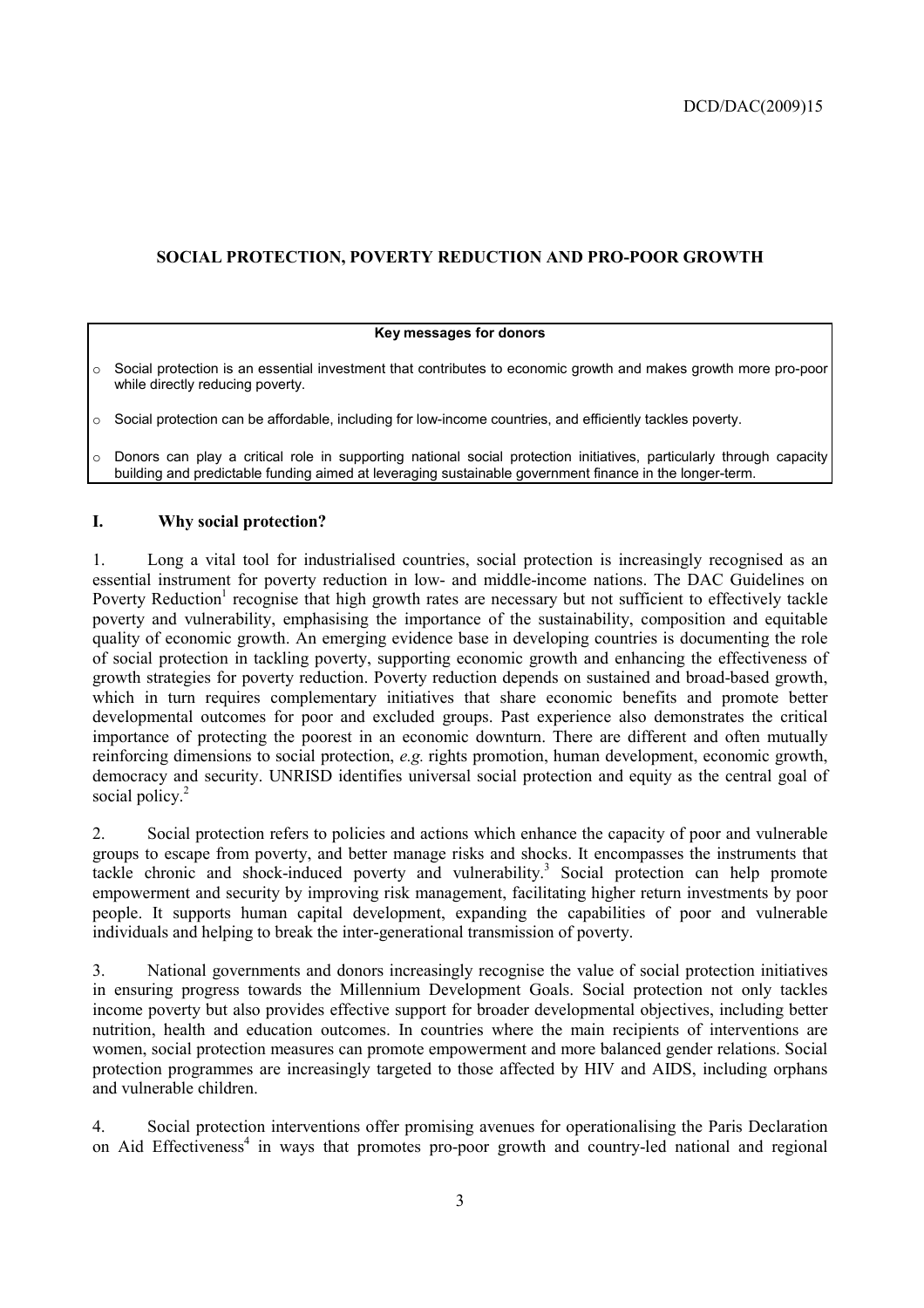development strategies. Multiple stakeholders including government, donors and civil society organisations play vital complementary roles in delivering social protection to reach the poorest people. In fragile states and humanitarian situations, social protection can enable people to deal more effectively with risk and vulnerability. It can contribute to social cohesion in a manner that strengthens the 'contract' between citizens and the State, and promotes social inclusion, integration and greater accountability. By contributing to nation-building and social solidarity, it can provide a foundation for political and social stability necessary for economic growth. Social protection is an investment in pro-poor growth that can be affordable, including for low-income countries.

5. In the current economic climate, it is increasingly recognised that social protection can offer a powerful tool for governments and donors to strengthen their responses to emerging global challenges and aggregate shocks, including recent food, fuel and economic crises. Such shocks and crises impact most severely on those least able to cope with them. Social protection not only helps poor and vulnerable groups cope better, but also facilitates adjustments to mitigate or limit their impacts on livelihoods. Other threats are HIV and AIDS and climate change. In many developing countries HIV and AIDS is eroding customary social protection mechanisms while increasing care burdens, prompting governments to implement and expand social protection responses that strengthen traditional networks. Climate change increases livelihood risks, particularly in agriculture, and threatens health security through changing disease patterns. Increasingly governments and donors are responding to these shocks and trends by scaling up cash transfers that can restore livelihoods and food security while safeguarding developmental outcomes.

6. Through the work of its Network on Poverty Reduction (POVNET), the OECD's Development Assistance Committee (DAC) has developed this policy guidance for donors in order to support and improve the effectiveness of donor support for social protection. This guidance note provides the background on why social protection should become a central theme in development agendas, and provides an overview on how to deliver social protection more effectively to achieve different policy objectives. This guidance is based on recent evidence from developing countries and lessons from good practice, distilled into a series of supporting good practice notes and policy briefings on the following topics: i) social transfers and growth in poor countries, ii) social protection and vulnerability across the life-cycle, iii) social protection and empowerment in the context of HIV and AIDS, iv) health and social protection, v) social cash transfers, vi) gender and social protection, vii) the informal economy, social protection and empowerment, viii) social protection in fragile states, ix) affordability of social protection, and ix) climate change, disaster risk reduction and social protection.

7. This policy guidance has conceptual and practical links to DAC POVNET policy work during 2009-10 on Empowerment. Social protection is an instrument that can promote greater empowerment, which in turn better enables citizens to claim their human rights, including their social protection entitlements as well as the broad-ranging opportunities to participate fully in social, political and economic life.

### **II. What is social protection?**

**8.** Different agencies and institutions define social protection in varying ways - reflecting different objectives and approaches. Social protection encompasses "a sub-set of public actions, carried out by the state or privately, that address risk, vulnerability and chronic poverty."<sup>5</sup> The DAC describes social protection as those public actions that "enhance the capacity of poor people to participate in, contribute to and benefit from economic, social and political life of their communities and societies."<sup>6</sup> Some definitions focus on the objectives, while others emphasise key instruments. Generally, objectives include tackling poverty, risk and vulnerability. It is generally recognised however, that a consensus definition would help contribute to policy and data harmonisation, particularly on measuring bilateral expenditure.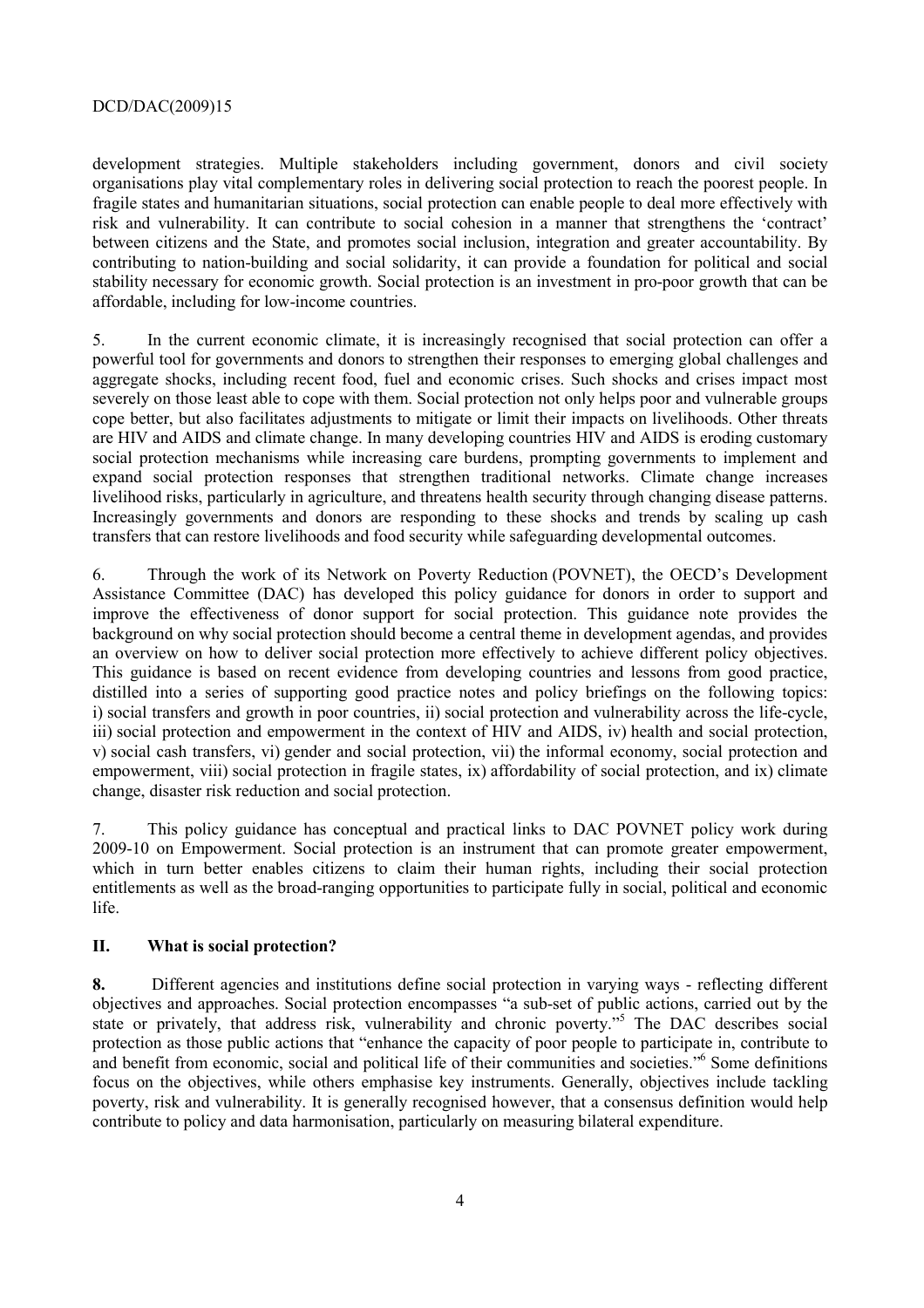| <b>Public actions</b>    | <b>Private actions</b>     |
|--------------------------|----------------------------|
| <b>Social transfers</b>  | <b>Remittances</b>         |
| Social insurance         | <b>Private insurance</b>   |
| <b>Minimum standards</b> | <b>Voluntary standards</b> |
| <b>Social services</b>   | <b>Private services</b>    |
| Other public policies    |                            |

**Table 1 Components of social protection** 

9. Table 1 illustrates the public and private initiatives that may constitute the building blocks of social protection systems. While the essential elements vary significantly across different social protection frameworks, social assistance, social insurance and minimum labour standards are some of the most commonly included categories of instruments by agencies such as the ILO. Social assistance (including non-contributory social transfers in both cash and in kind) is increasingly popular public initiatives that tackle extreme poverty while strengthening private responses. Social insurance mechanisms can help correct market failures and more effectively broaden access to include the poor. Governments also legislate minimum labour standards in the workplace (and more broadly) to reduce imbalances in economic power. Private sector employers sometimes adopt voluntary standards that offer even greater social protection.

10. Broader definitions of social protection may include social and private services, primarily those that build human capital, such as education, health, sanitation, and community development. In addition, some frameworks consider an even wider range of public policies - including macroeconomic policies - as components of social protection. Social protection is often embedded within a broader social policy framework, which encompasses the wider range of interventions that help to include and integrate the poor and vulnerable into society. A recent example of this approach is the 2008 Africa Union Social Policy Framework.

11. In the face of multiple crises, social transfers in cash or kind can help address social risk and reduce poor households' economic vulnerability. Social cash transfers<sup>7</sup> are emerging in many developing countries as a key social protection instrument for tackling poverty and vulnerability. Social cash transfers can be defined as regular non-contributory payments of money provided by government or nongovernmental organisations to individuals or households, with the objective of decreasing chronic or shock-induced poverty. These may include pensions, child support grants, disability allowances and safety nets. Increasing evidence suggests that social cash transfers can contribute to pro-poor growth in the longer-term by providing an effective risk management tool, supporting human capital development and empowering poor households to lift themselves out of poverty<sup>8</sup>. Non-contributory social protection instruments are the most important types of interventions for supporting vulnerable workers in the informal sector.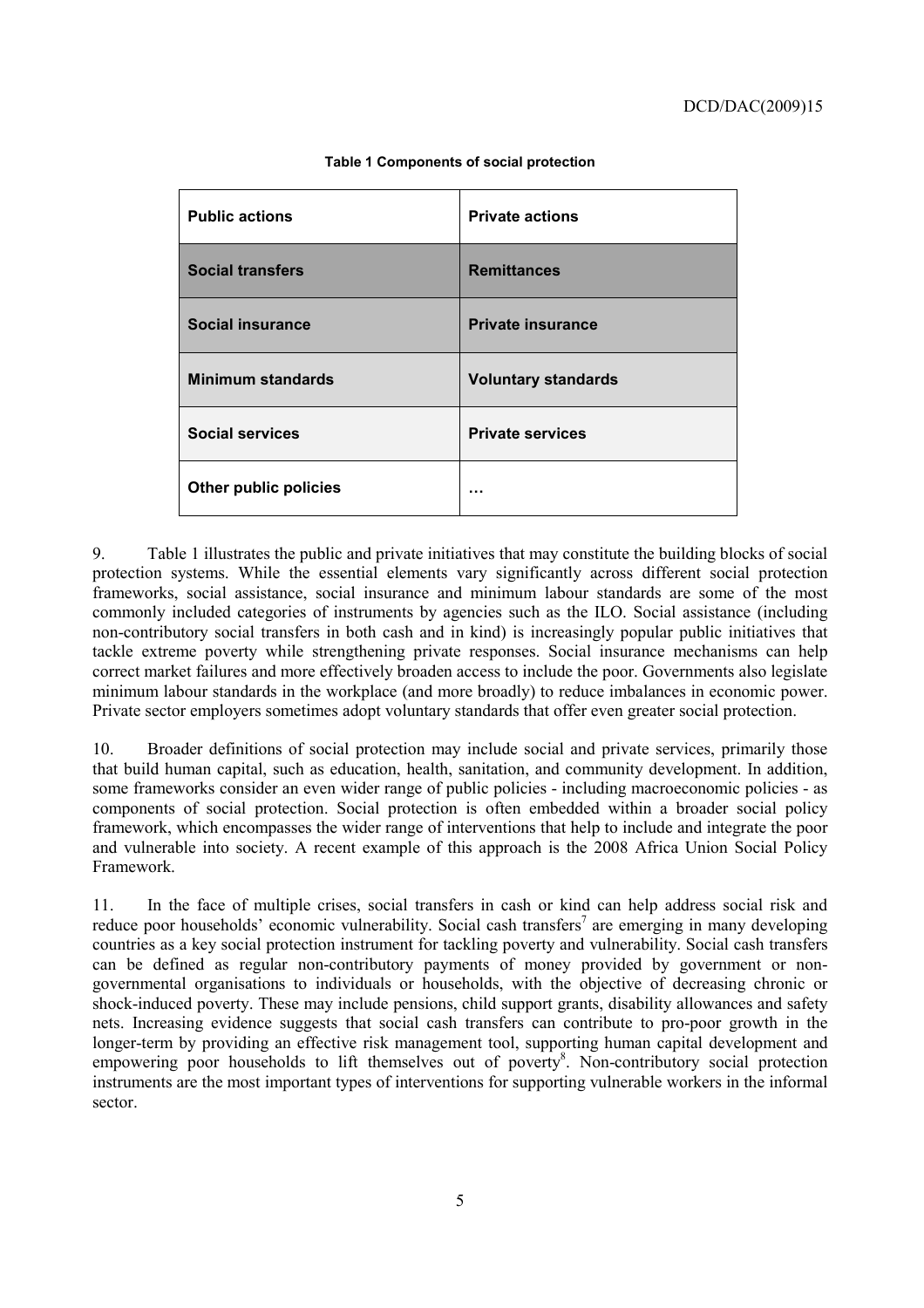12. Social health protection also promotes greater equity through instruments that aim to remove financial barriers that prevent people from accessing health services as well as protecting people from the impoverishing effects of medical expenditures. Social health insurance mechanisms better enable "risk-sharing and risk-pooling of financial resources within a society, thereby increasing the amount of prepayment and reducing the reliance on out-of-pocket payments."9

13. In fragile state contexts and in tackling the challenges of climate change and disaster risk reduction, there is an even greater need for flexibility in the design of different types of social protection instruments, such as weather-related insurance, near cash transfers (e.g. vouchers and food stamps) and asset transfers $^{10}$ .

### **III. Reducing poverty and vulnerability**

14. The DAC-POVNET focuses on the multiple dimensions of poverty, with vulnerability as one of the critical aspects.11 Vulnerability reflects a poor person's exposure to shocks (or "hazards") that threaten well-being, above and beyond her or his ability to cope and manage the downside risk. A person with few capabilities or resources might be very vulnerable even in the face of only moderate risk, whereas a well-resourced individual might face substantial risks without significant vulnerability.

### **Box 1. Key concepts in this policy statement**

- Hazards are possible events that can adversely affect people's welfare.
- Risk is the probability or likelihood that a hazard will occur.
- Shock refers to the impact on people of the occurrence of a hazard.
- Vulnerability is a measurement of exposure to those shocks for which people have little ability to manage the resulting negative impacts.

*Source* : Sabates, Wheeler and Haddad (2005); Kreche (2007)

15. Risk and vulnerability contribute to poverty and failing growth. Shocks such as natural disasters, economic recession, HIV and AIDS, military conflict and personal tragedies can destroy people's livelihoods and disrupt the provision of nutrition, education and healthcare that children need in order to avoid a lifetime of chronic poverty.<sup>12</sup> In addition, it is not just the direct impact of the shocks that undermine the well-being of poor and vulnerable people. The possibility of shocks creates risk - and poor men and women must acquire coping mechanisms in order to survive. Without effective social protection, the poorest people often develop negative survival strategies that perpetuate poverty. For example, the poorest households where the primary breadwinner is affected by HIV and AIDS are most likely to resort to non-reversible coping strategies including the sale of land or livestock or withdrawal of children from school. In order to reduce their vulnerability to unmanageable risks poor households often engage in low productivity and low profitability economic activities, only because they are also less risky than high productivity/profitability alternatives. For example, poor farmers may adopt safer but lower yielding crop varieties, helping prevent a slide into absolute destitution but also foreclosing promising opportunities to break free from poverty.13 As a result, vulnerability to poverty is a major brake on human and economic development. In particular, lack of reliable risk management mechanisms is a major barrier to contributions by the poor to the growth process.

16. Vulnerability is a cause, symptom and constituent part of chronic poverty.<sup>14</sup> Risks and shocks can decapitalise the poor, and trap them in impoverished positions from which they are unable to escape.<sup>15</sup> Risk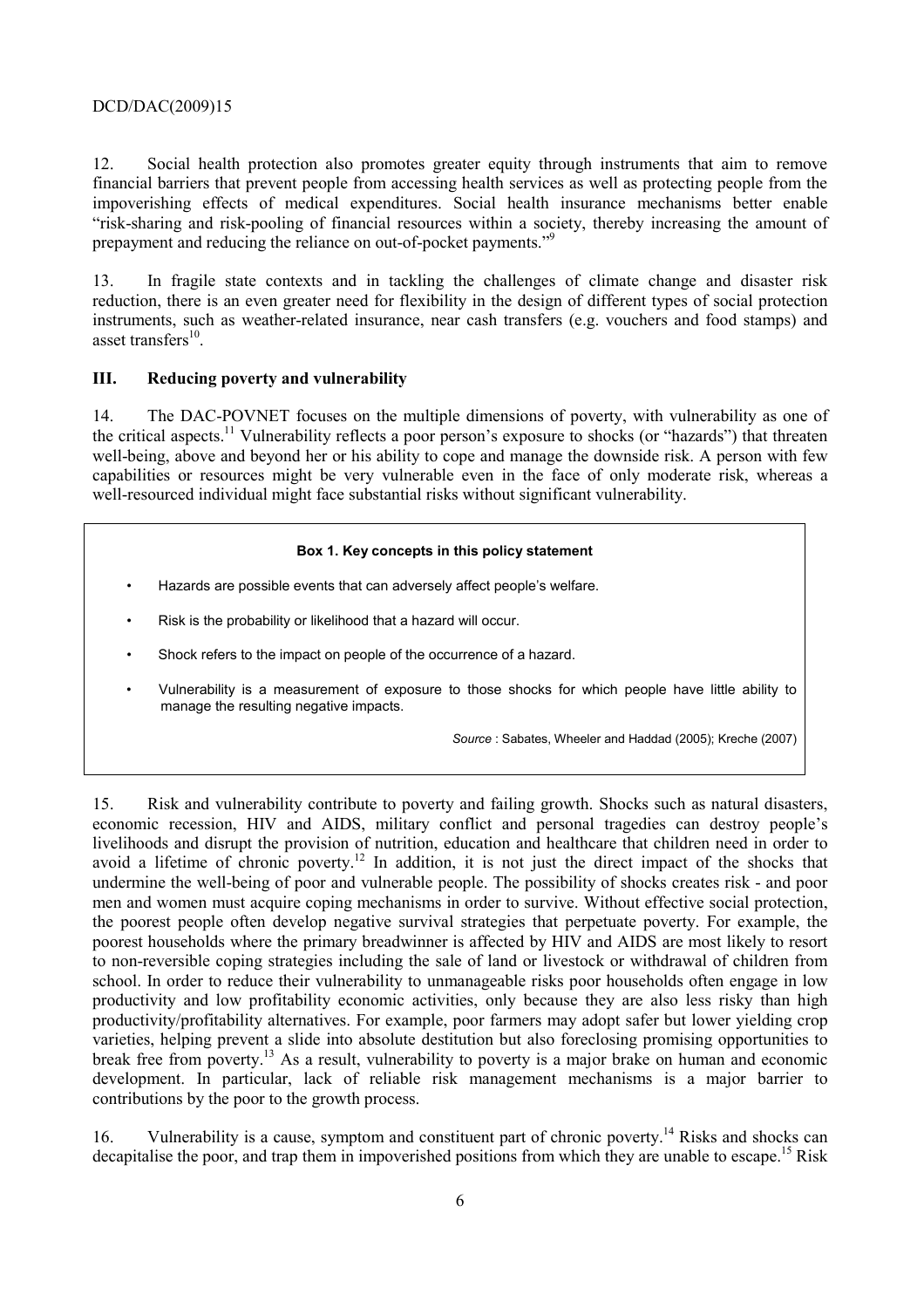can increase the persistence of poverty and even create poverty traps.16 In developing countries, sickness is one of the most frequent causes of poverty. In turn, poverty is one of the greatest health risks.

### **IV. Tackling risks and vulnerability**

17. Managing poverty and vulnerability is essential for pro-poor growth, especially in societies where the majority of people are poor. Social protection is not only a cost, it is an investment that societies cannot afford not to make. The economic and social return to social protection is very high – not just in terms of social policy and equality, but also in growth and multidimensional poverty reduction. Social protection helps poor people to maintain and accumulate assets and adapt to changing circumstances. In particular, the resulting reductions in risk help to stimulate growth by encouraging people to engage in higher risk/higher profit activities. Risk reduction and management also enable people to avoid falling back on coping strategies that can irreversibly impoverish themselves. Participation of millions of poor people in the growth process as active agents is good for them and good for the national economy and social protection measures promote this objective.

### *Social protection is an essential investment that makes growth more pro-poor.*

18. Pro-poor growth enhances the ability of poor women and men to participate in, contribute to and benefit from growth. Pro-poor growth also expands the capacity of the state to provide tax-financed services and transfers, including social protection.<sup>17</sup>

### **V. Social protection – pathways towards pro-poor growth**

19. An emerging evidence base demonstrates that social protection supports pro-poor growth. Policymakers do not necessarily face a trade-off pitting social protection against growth objectives - but rather have the opportunity to build a virtuous circle of increased equity promoting growth, thus supporting further improvements in equity. There are at least five pathways through which social protection promotes pro-poor growth. Most of these operate by increasing overall economic efficiency - through better policies and strategies, improved resource allocation, and by more effectively taking advantage of economic capacity. The pathways can be grouped into the following five categories: (a) human capital investment, (b) risk management, (c) empowerment and livelihoods, (d) pro-poor macro-economic strategy and (e) social cohesion and nation-building.

### *a) Human capital investment*

20. Social protection increases access to public services and investment in human capital, particularly health and education, helping to raise productivity and supporting the participation of the poor in labour markets. Studies in South Africa and Latin America repeatedly document significant improvements in health and education outcomes, particularly in response to both conditional and unconditional cash transfer programmes and social health initiatives.<sup>18</sup> Child benefits (particularly cash transfers) and school assistance packages improve school attendance, and education constitutes the single most effective HIV-prevention asset.<sup>19</sup> Social cash transfers piloted in countries with high HIV prevalence (Zambia and Malawi) successfully reduced poverty in HIV and AIDS-affected households.<sup>20</sup> The Child Support Grant in South Africa promotes livelihoods, improves nutrition and facilitates access to education.<sup>21</sup> Social protection can prevent some of the worst consequences of poverty - the transmission of lifelong poverty to children.

21. Social protection directly improves the health status of people, which in turn contributes to promoting economic growth.<sup>22</sup> A ten percent increase in life expectancy adds an estimated  $0.3 - 0.4$ percentage point to the annual growth rates in *per capita* incomes.<sup>23</sup> These human capital outcomes provide the basis for long-term pro-poor growth.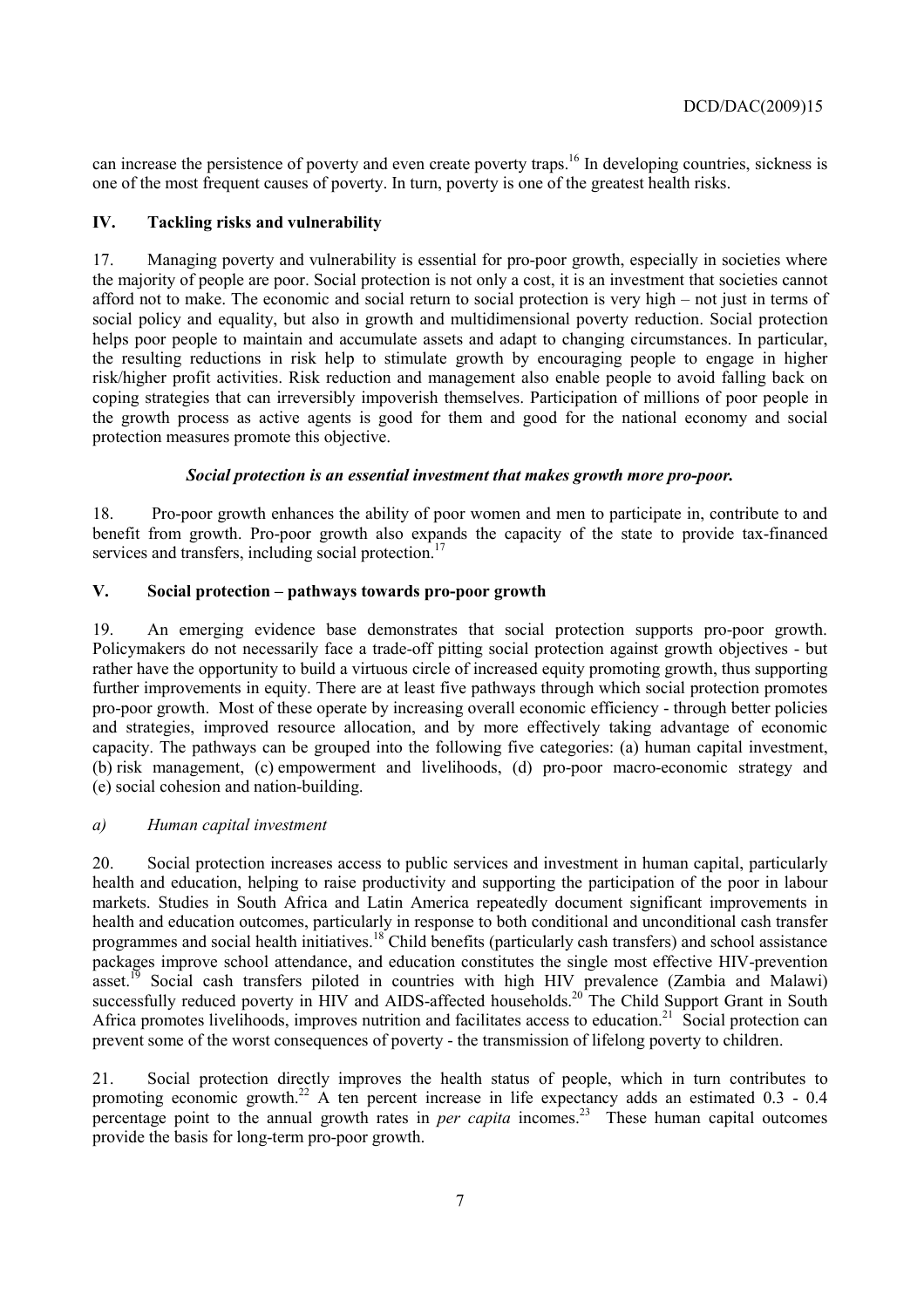### *b) Risk management*

22. Social protection enables poor people to protect themselves and their assets against shocks, enabling them to defend their long term income generating potential as well as make further investments. Droughts in Ethiopia have significantly reduced household earning power as long as 15 years later.<sup>24</sup> Social protection enables households to resist desperate measures and reduce future vulnerability. The risk associated with impoverishing health expenditures in rural China has adversely affected work migration and school enrolment decisions of households.<sup>25</sup> Social health protection prevents impoverishment due to catastrophic health expenditures, consequently protecting productive assets.<sup>26</sup> Farmers are less likely to sell the livestock on which their future prosperity depends if adequate cash transfers protect their immediate subsistence. Farmers protected by the Employment Guarantee Scheme in Maharashtra, India, invest in higher yielding varieties than farmers in neighbouring states. Improved risk management supports longterm pro-poor growth.

### *c) Empowerment and livelihoods*

23. Social protection programmes combat discrimination and unlock economic potential. In Bangladesh, Brazil and South Africa, transfers provided to women have a positive impact on school attendance especially for girls.<sup>27</sup> Increasing resources in the hands of women improves women's empowerment and child survival, nutritional status and school attendance.<sup>28</sup> "When women are healthy, educated and free to avail of life's opportunities, children also thrive. In households where women are key decision makers, the proportion of resources devoted to children is far greater than in those in which women have a less decisive role.<sup>29</sup> Consequently, who controls cash transfers at household level is crucial in terms of AIDS and poverty mitigation, child survival and empowerment of both women and children."<sup>30</sup>

24. Social protection supports the participation of the poor in labour markets, contributing to broader employment and empowerment objectives. Job search is often expensive and risky. In South Africa, workers in households receiving social transfers put more effort into finding work than those in comparable households not receiving these grants – and they are more successful in finding employment as a result. The impact of cash transfers on women's labour market activity is about twice as great as that for men.<sup>31</sup> Social health protection increases labour productivity by improving people's health status and replacing inefficient risk-coping mechanisms, which in turn promotes employment and economic growth.<sup>32</sup> There is a need to better understand how more effective social protection for workers in the informal economy might promote access to sustainable decent employment.<sup>3</sup>

25. An emerging evidence base is demonstrating how social protection interventions support employment and entrepreneurial activities. Participants in Zambia's cash pilot scheme use a significant proportion of the benefits to hire labour, for example in order to cultivate the land around their homes and consequently multiply the value of the social transfers while creating employment for local youth.<sup>34</sup> Mexico's *Oportunidades* (formerly *Progresa*) social transfer programme is associated with local economy impacts that improve consumption, asset accumulation and employment broadly within communities—for both programme participants and non-participants.<sup>35</sup> Participants in *Oportunidades* invest a portion of their social transfers in productive assets and are more likely to engage in entrepreneurial activities, improving their potential for sustainable self-sufficiency.<sup>36</sup> Evidence of well-designed social protection programmes show they minimise the potential for moral hazard. Combining social protection and labour market policies can produce a virtuous circle: social protection measures help to increase the employability of the poor and labour markets that work better for the poor increase poor people's participation and remuneration. Evidence shows that social protection promotes development, not dependency.

26. Social protection directly expands the assets and capabilities of poor people, improving their well-being and economic activity more broadly. Social protection enables poor and vulnerable women and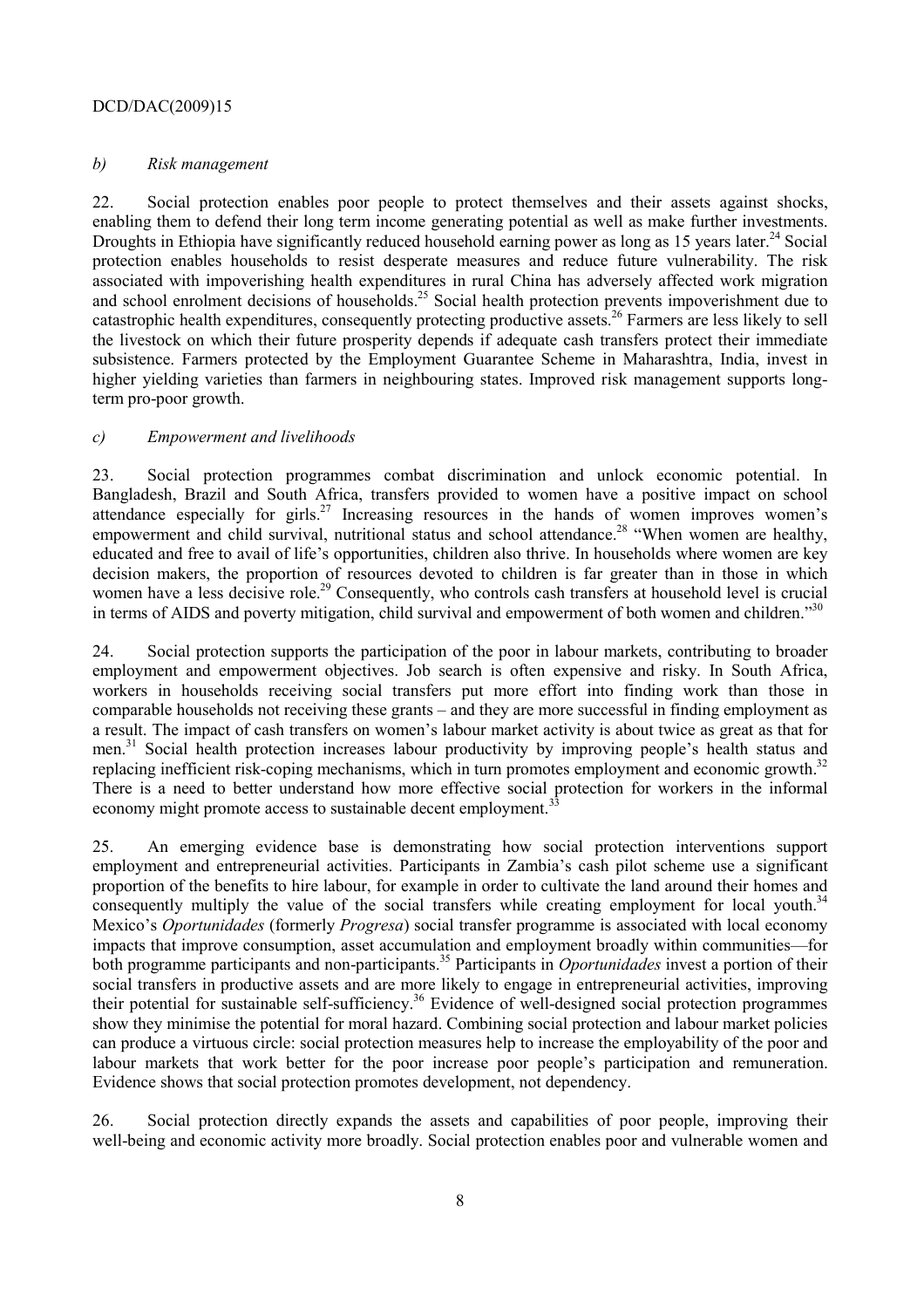men to mobilise resources and to better harness public institutions to facilitate their more equitable inclusion in the society and economy.<sup>37</sup> Informal workers in South Africa have been able to organise around social protection - with mixed results, but demonstrating the potential to build empowerment among workers even in the informal economy.<sup>38</sup>

27. Social protection promotes empowerment and growth by improving the negotiating power of workers, smallholder farmers and micro-entrepreneurs in the marketplace. Workers who have a better fallback position (provided by social protection) can search for a job that takes more effective advantage of their capabilities, rather than accepting the first job that becomes available. This raises labour market efficiency - by better matching workers to positions that harness greater productivity and pay higher wages, thereby reducing underemployment. Small-scale producers with access to social protection benefits are less compelled to sell produce at a loss in order to survive - such as at harvest times when temporary gluts in food markets might severely depress prices. Participants in one of Malawi's social transfer programmes were empowered by the resources to invest in their own farms during the planting season rather than rely on casual employment for their immediate survival.<sup>39</sup> Social protection enables the poor to engage with the market system on a more equal footing, improving its efficiency and legitimacy.

### *d) Pro-poor macroeconomic strategy*

28. Social protection can generate gains for those groups who might otherwise be disadvantaged by specific elements of a pro-poor growth strategy, providing a balancing function that can enlist stakeholder support for the reforms necessary to sustain long-term growth. Labour unions in Nepal, for example, have identified effective social protection as a prerequisite for necessary labour market reforms, the combination of which would enhance both equity and growth. Cash transfer initiatives have compensated the poor for reduced price subsidies in Mexico and Indonesia. Bolivia established a social pension scheme with the proceeds from the privatisation of public enterprises.<sup>40</sup> Social protection generally increases the positive impact of growth on poverty reduction.

29. Social protection stimulates demand for local goods and services, promoting short-term growth outcomes. In Zambia 80% of the social transfers are spent on locally purchased goods, supporting enterprises in rural areas. In South Africa the redistribution of spending power from upper to lower income groups shifts the composition of national expenditure from imports to local goods, increasing savings (by improving the trade balance) and supporting economic growth.<sup>41</sup> A social account matrix analysis of the Dowa Emergency Cash Transfer (DECT) programme in Malawi found multiplier impacts from the payments broadening benefits to the entire community.<sup>42</sup> In Namibia, the dependable spending power created by social pensions supports the development of local markets and revitalises local economic activity.43 However, the macro-economic impact for any given country will depend on the patterns of demand across income groups and the manner in which social transfers are financed.

### *e) Social cohesion and nation-building*

30. Social protection helps create an effective and secure state, promoting growth by building social cohesion and a sense of citizenship as well as reducing conflict.44 The social pension in Mauritius for conesion and a sense of chacking as well as reducing contribution from a vulnerable mono-crop example contributed to the social cohesion necessary to support the transition from a vulnerable mono-crop economy with high poverty rates into a high growth country with the lowest poverty rates in Africa.<sup>4</sup> Likewise, Botswana's social pension provides the government's most effective mechanism for tackling poverty and supporting the social stability that encourages the high investment rates required to drive Africa's fastest growing economy over the past three decades. A safe and predictable environment is essential to encourage individuals, including foreign investors, to work and invest.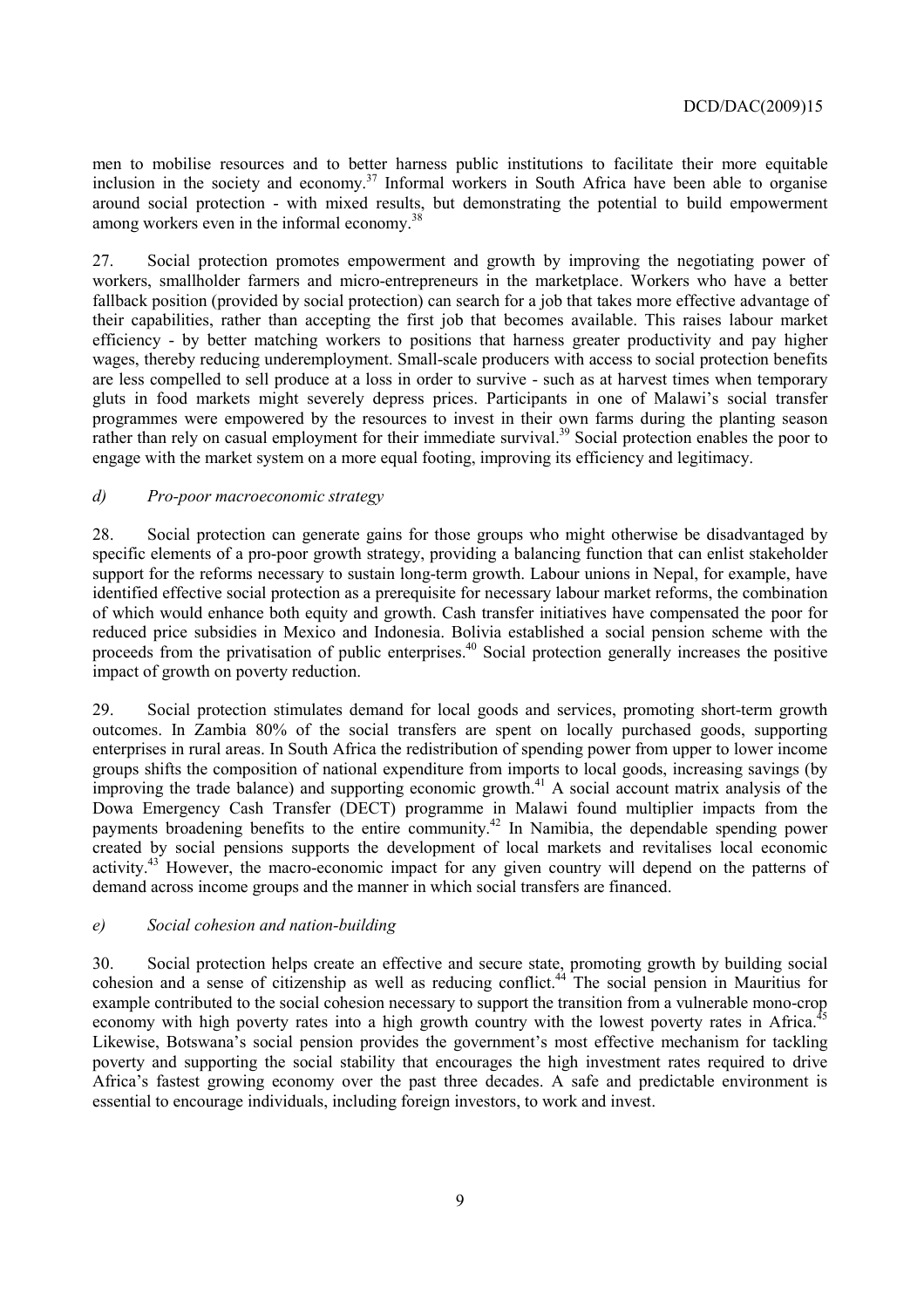### **VI. How to deliver social protection**

### *The state has the primary role in providing a framework for delivering social protection, and this reinforces a social contract that legitimises and strengthens the state.*

31. The public nature of social protection interventions contributes to state-building objectives by strengthening the state-citizen contract and fostering social cohesion. In fragile states, social protection can help strengthen the legitimacy of the state by allowing it to re-shoulder responsibilities for ensuring the basic survival of its citizens and so contribute to reduced political fragility<sup>46</sup>. In Nepal, social protection is on the agenda to help consolidate the peace process as the first stage of state-building. Cash transfers provide a visible and immediate peace dividend that flexibly reaches the poorest people, providing them with the stake in the economy that supports social and political cohesion while offsetting the costs of necessary economic reforms. However, there is a need to be pragmatic about working with a range of actors. In many countries the state establishes a framework to enable the effective engagement of non-state actors - particularly the private sector and non-governmental organisations - to deliver essential social protection interventions. Partnerships with the private sector and civil society in Kenya, for example, are expanding the government's capacity to deliver while improving accountability.

### *Social protection can be affordable, even for low-income countries, and efficiently tackles poverty.*

32. Financing is one the major challenges for delivering social protection systems, particularly in low-income countries. The actual spending on social protection systems varies significantly across countries. Political will, resource availability and policy prioritisation influence the amount spent on the associated initiatives. Affordability is largely a matter of political prioritisation - which depends on the political will to make the necessary trade-offs $47$ .

33. Recent evidence shows that even low-income countries can afford at least basic packages of social protection.48The ILO has conducted a costing exercise that quantifies the costs of a basic package of social protection under a number of alternative scenarios<sup>49</sup>. The baseline scenario includes a modest universal social pension, grants for people with disabilities and child benefits. The ILO has documented the affordability of this package even for low-income countries.<sup>50</sup> Costs can be kept manageable by starting with a limited programme and scaling up as impact is demonstrated and available resources expand. Overall, analysis of broader affordability dimensions and fiscal space for social protection in low-income countries needs to be strengthened, including assessment of current spending on social protection and existing financing sources.

34. Different financing mechanisms should ideally complement each other, *e.g.* micro-health insurance can serve poor and informal workers, but the poorest of the poor usually require tax-financed social health approaches.

### *Social protection should be rights-based and focus on empowerment and addressing social inequalities across the lifecycle.*

35. A rights-based and transformative approach to social protection reinforces empowerment by ensuring that vulnerable groups have the capacity to benefit from and contribute to growth and participate fully in society. In many countries the main beneficiaries are women, which contributes to reducing gender disparities and promoting empowerment and better human development outcomes for girls<sup>51</sup>. Rights-based approaches to social protection that address social inequalities reinforce commitments to non-discrimination and support humanitarian efforts in fragile states.<sup>52</sup>

36. An integrated package of social protection instruments developed to reflect the various types of vulnerabilities at different age-related and other stages of life can contribute significantly to breaking the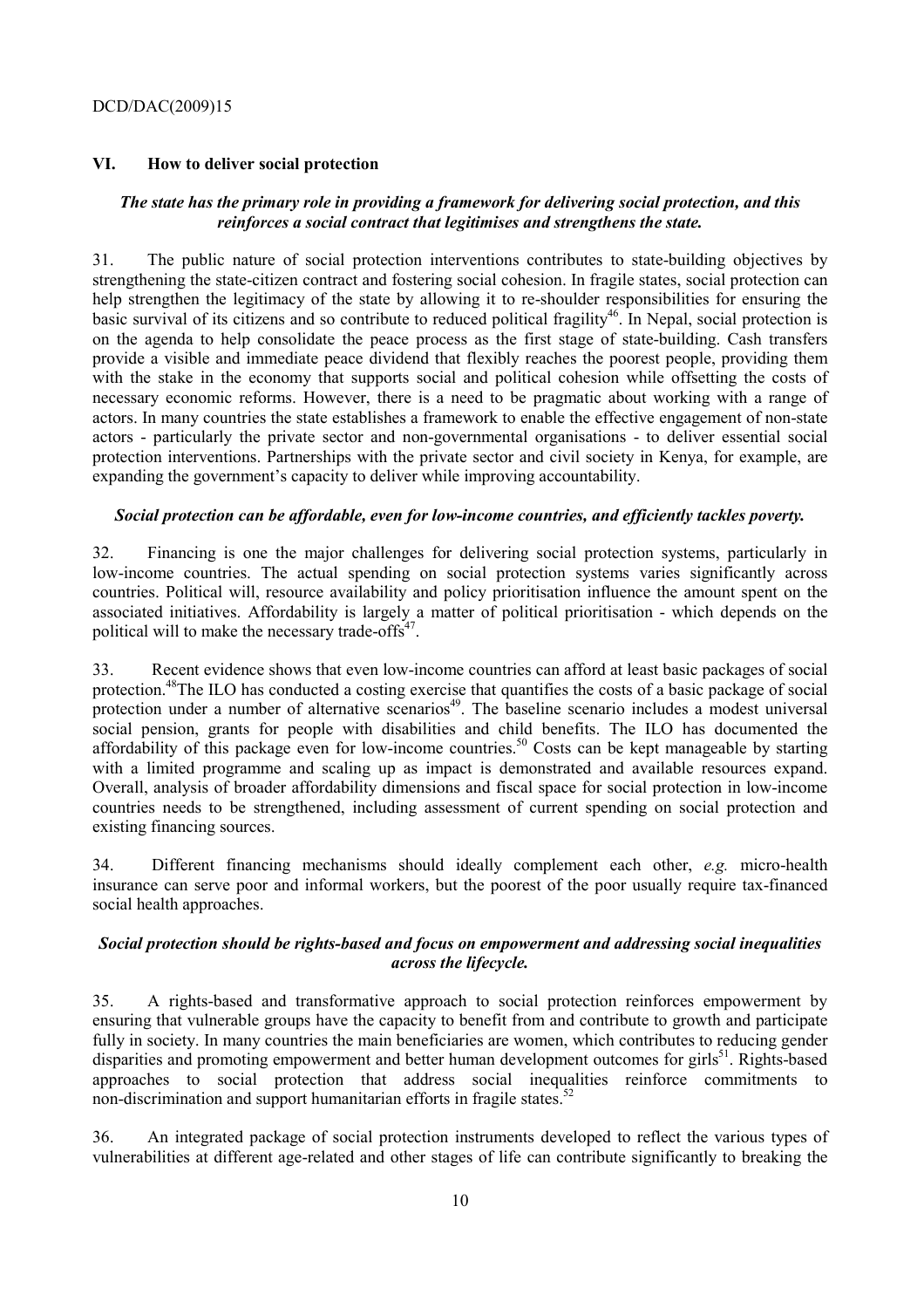intergenerational transmission of poverty<sup>53</sup>. National strategies should adopt a "life-cycle approach" from planning through implementation which identifies opportunities at different stages of life, generating cascading outcomes as subsequent interventions reinforce the impacts from earlier social protection initiatives. Strategies that address vulnerability across the life-cycle and aim to break the intergenerational transmission of poverty can maximise social protection's transformative potential.<sup>54</sup>

 37. Unequal power relations within society may foster state institutions that fail to provide the poor with equal protection and benefits. A rights-based approach to social protection reinforces empowerment by ensuring the poor have the basic capacities necessary to benefit from and contribute to economic growth, as well as to participate fully in society. Empowering civil society institutions is a way to strengthen the voice of the poor and motivate governments to introduce social protection mechanisms and make state institutions more accountable for providing fair protection and benefits.

### *Effective social protection systems require long-term planning, strategy and political commitment entrenched in the legislative and/or constitutional frameworks of the country.*

38. Long-term political commitment and good governance is essential if social protection systems are to be effective in tackling vulnerability and exclusion across the life cycle in a sustainable way. Successful social protection initiatives often depend on committed political champions at the highest level.

39. Building the required political will and commitment poses challenges in developing countries that have little experience with social protection. Empowering civil society institutions such as organisations of women, workers, farmers or small businesses can magnify the voice of poor people and motivate policy development and reforms. Civil society mobilisation provided a critical force supporting the tripling of social protection spending in South Africa over 2001-2007.<sup>55</sup> Appropriate choices of interventions can also elicit increased political support. More universal benefit programmes can ally the middle classes with poor women and men and generate the necessary political support. Small pilots combined with effective monitoring and evaluation can also generate the necessary evidence base policy makers and voters need to justify their political support for integrated national programmes. More transparent and evidence-based policy processes which include expanded social dialogue and more local participation can make the state more accountable to poor women and men.

### *Design and implementation must reflect the social and policy context of the country.*

40. There is no general blueprint for successful social protection interventions. Effective social protection policy must be rooted in a society's specific context, taking into account factors such as poverty dynamics, demographic characteristics, the prevailing economic situation, the structure of the labour market, the degree of urbanisation, and cultural values and societal consensus.**<sup>56</sup>** Design features that work well in one country or region may not be appropriate in another situation. Success depends even more critically on how well the systems are implemented, which in turn depends substantially on a country's administrative capacity.

41. To promote sustainability and effectiveness, it is important to design and implement programmes that can adjust flexibly to demographic and economic change and other shocks and stresses. For example, there is an increasing need to improve understanding about the role of social protection for addressing poor people's vulnerability in the context of economic recession, volatile global food and fuel prices and climate change<sup>57</sup>. Flexible design features better enable adaptation both to unexpected shocks and changing poverty dynamics as well as unanticipated or misunderstood country characteristics. In particular, the design of appropriate formal interventions must pay particular attention to the role of informal institutions, in order to strengthen social protection rather than undermine traditional mechanisms.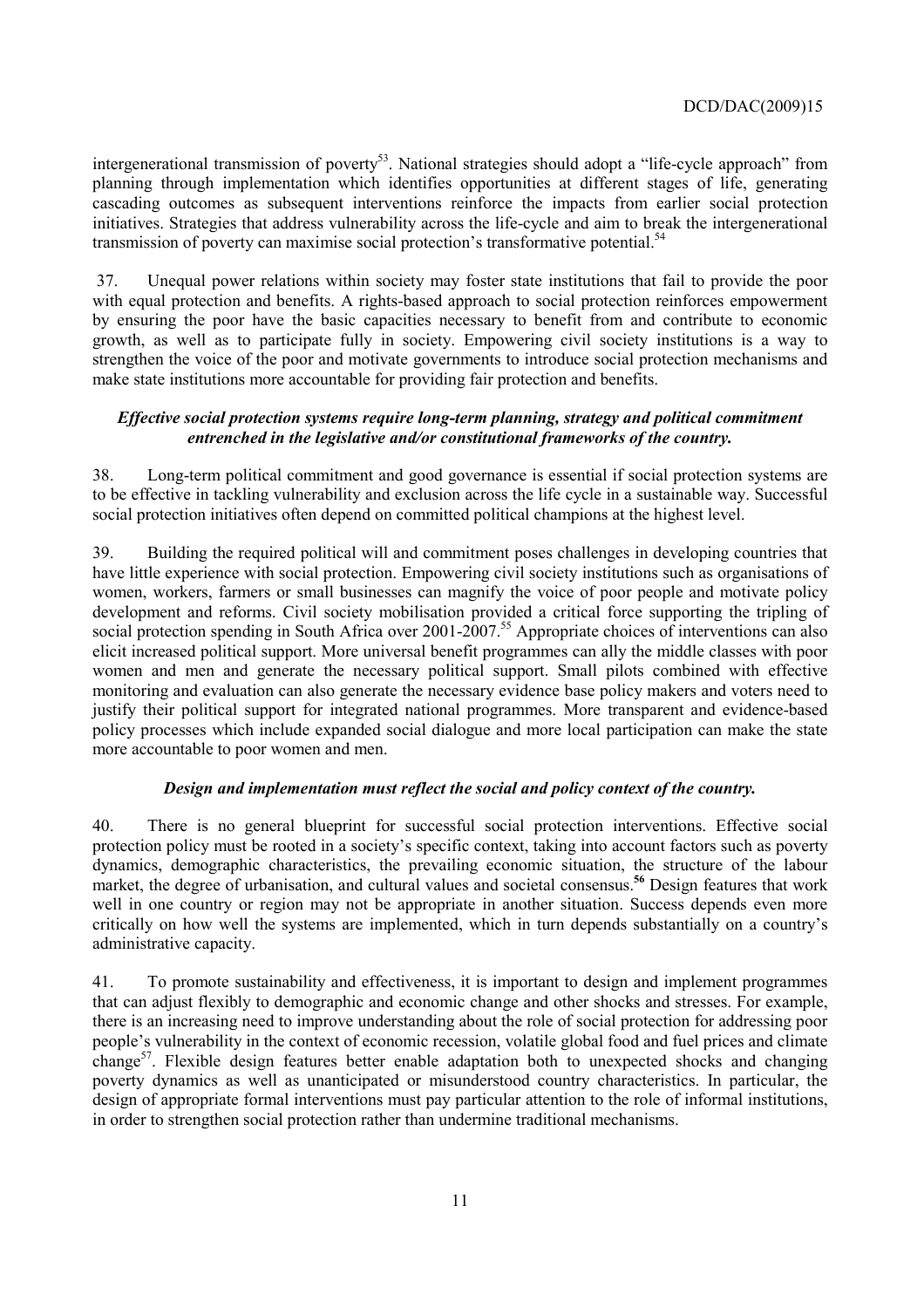### *Effective social protection requires a comprehensive mix of instruments that appropriately addresses coverage and targeting.*

42. One of the key challenges and determinants of success of social protection programmes is the effective distribution of social benefits, which requires a comprehensive set of instruments that appropriately addresses coverage and targeting.

43. A comprehensive mix of social protection instruments is necessary to effectively address vulnerability across the life-cycle. A core group of instruments provides support at critical stages of the life-cycle, including child support grants, social pensions and transfers for people with disabilities. A second set of interventions is vital for breaking the inter-generational transmission of poverty, particularly through human capital development. While these instruments can overlap with the first group, they also include fee waivers, social health insurance and social services. A third set of interventions aims to prevent vulnerable households from sinking further into poverty when encountering shocks linked to life-cycle changes. The instruments include unemployment insurance and other contributory schemes, public works as well as some of the measures in the first two groups.<sup>58</sup>

44. Much of the research on the impact of social protection has focused on clients, but much less is known about those who remain excluded. These may include the most vulnerable, who are often geographically or socially isolated, such as those in remote areas or children without caregivers.<sup>59</sup> Certain types of instruments may exclude the poorest by design. Conditional programmes may exclude those who live in remote areas that have no access to the services necessary for compliance with programme requirements.60 Micro health insurance can serve poor and informal workers, but the poorest of the poor usually require tax-financed social health approaches. Different financing mechanisms need to complement each other to provide the broadest possible coverage. <sup>61</sup>

45. Targeting is the means of identifying which members of society should receive a particular benefit or good, such as a social transfer (for example, a child support grant or a social pension). For example, transfers can be targeted on the basis of geography, gender, age, disability, household size or other likely indicators of poverty. Untargeted transfers may be delivered through the market (for example, subsidies) or as unconditional transfers. The choice of targeting system has an impact on the degree to which poverty and inequality (for example, gender inequality) is reduced in a country and to what extent resources are spent efficiently and cost effectively.

46. Targeted programmes have the effect of limiting the number of clients and reducing costs, but can also receive less political support because they are more likely to be seen as a subsidy for the few rather than a social investment which will benefit the many.<sup>62</sup> Universal programmes are more likely to be seen as an entitlement with the benefits being felt across different sectors of society, with the consequence that they are less vulnerable to the political changes or economic shocks which could lead to the erosion of means-tested programmes targeted at a politically excluded minority.<sup>63</sup> Vulnerability targeted programmes are more prone to corruption than universally targeted programmes where the eligibility criteria (for example, age) is clearer and more easily verifiable than in a means-tested programme.<sup>64</sup>

47. In very poor countries, where information on clients is of limited reliability and coverage, and administrative capacity to implement often complex targeting mechanisms can be constrained, the challenges of targeting are particularly significant. Errors in targeting can undermine the effectiveness, credibility and increase the cost of social protection programmes. Better understanding is required on the potential benefits of targeting (for example, universal child benefits and universal social pensions) which, when compared to poverty, community or geographical targeting, may be less costly to administer, more politically acceptable and more effective in reaching very poor men and women.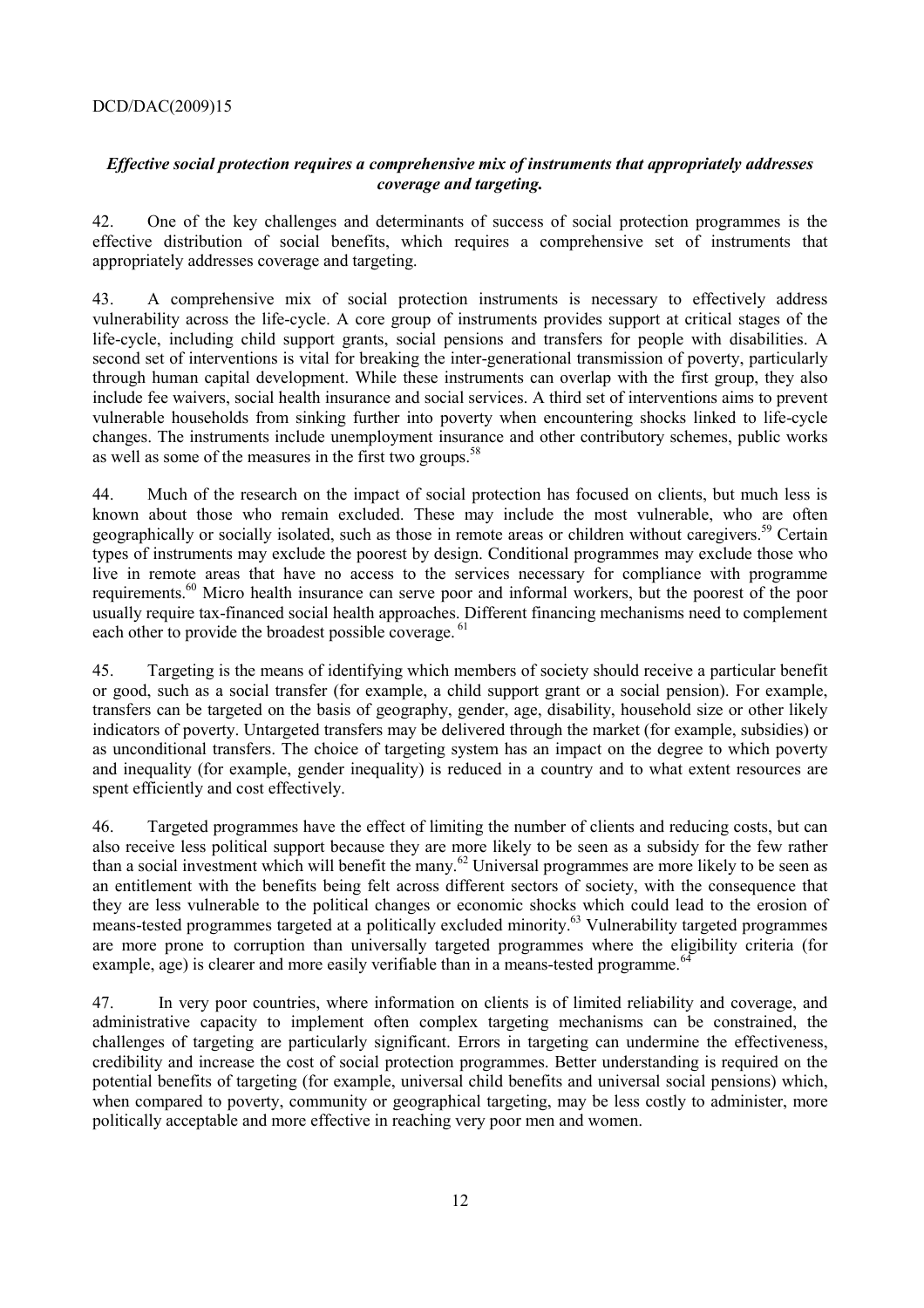48. At the same time, decision-making on the various targeting options is often influenced by complex political and technical factors. More broadly based benefit programmes can ally the middle classes with the poor. They are more likely to be seen as an entitlement with benefits being felt across different sectors of society, with the consequence that they are less vulnerable to political changes or economic shocks. However, in some countries, targeting has become a political selling point, demonstrating to taxpayers that the programme is cost-effective.

49. Targeting mechanisms aim to minimise the cost of programmes by focusing social protection resources on the poorest households, but sometimes targeting backfires. In a World Bank study on targeting, over 25% of the programmes measured had regressive outcomes - a universal approach would have distributed a greater proportion of benefits to the poor.<sup>65</sup> In addition, targeting imposes costs on the government and programme participants. The most direct costs are administrative - the bureaucratic costs of assessing the means of programme applicants, and re-assessing participants on an ongoing basis. Added to this government cost are the private costs that applicants incur while applying for benefits - time and transportation costs travelling to the respective government offices, queuing, and the fees (and sometimes bribes) required for the necessary documentation.<sup>66</sup> The World Bank study found evidence that implementation issues were more important determinants of successful outcomes than design factors.<sup>67</sup>

50. The evidence base on appropriate targeting approaches continues to evolve, and effective design elements depend critically on a country's social and policy context. Low government capacity, high poverty rates and large informal sectors tend to indicate more universal or at least approaches with categories - since the costs of heavy targeting will likely be high and the benefits low. Political factors are often important in the decision to target. Mobilising robust evidence can support appropriate design and implementation.

51. Likewise, governments and donors increasingly recognise the importance of evidence for informing key design questions such as the decision to condition social transfers on compliance with behavioural requirements - such as requiring programme participants to ensure children in the household attend school or receive immunisations. While a rich collection of evaluation studies document the powerful impact of social transfer programmes that require these conditionalities (often termed "conditional cash transfer" programmes), little evidence demonstrates that the conditionalities themselves and the associated penalties - have any impact on the observed positive outcomes.<sup>68</sup> Since conditionalities can be expensive and potentially undermine the social protection objectives, it is vital to build a better evidence base that focuses sharply on the central questions about conditional cash transfer programmes.

52. Cash transfers have a significant AIDS mitigation impact and may be advocated and supported in the context of their ability to remove barriers to health and education access, while preventing adoption of non-reversible coping mechanisms among the most vulnerable households affected by HIV and AIDS. <sup>69</sup>

53. In fragile states, social protection instruments have been frequently limited to humanitarian aid. These countries frequently require the full range of potential interventions, and in fact more imaginative alternatives. In Zimbabwe, for example, a diverse toolkit of instruments that provides social protection, livelihoods support and food security has proven very successful.<sup>70</sup>

### *Institutional capacity and co-ordination are important for effective delivery of social protection.*

54. The effective delivery of social protection requires a focus on building institutional capacity in terms of planning, coordination and the actual delivery of cash, food, inputs and other goods or services to people. In many developing countries social protection represents a new set of interventions, and few governments have developed extensive delivery capacity for implementing these types of programmes. Limited capacity and institutional co-ordination constrains successful implementation and achievement of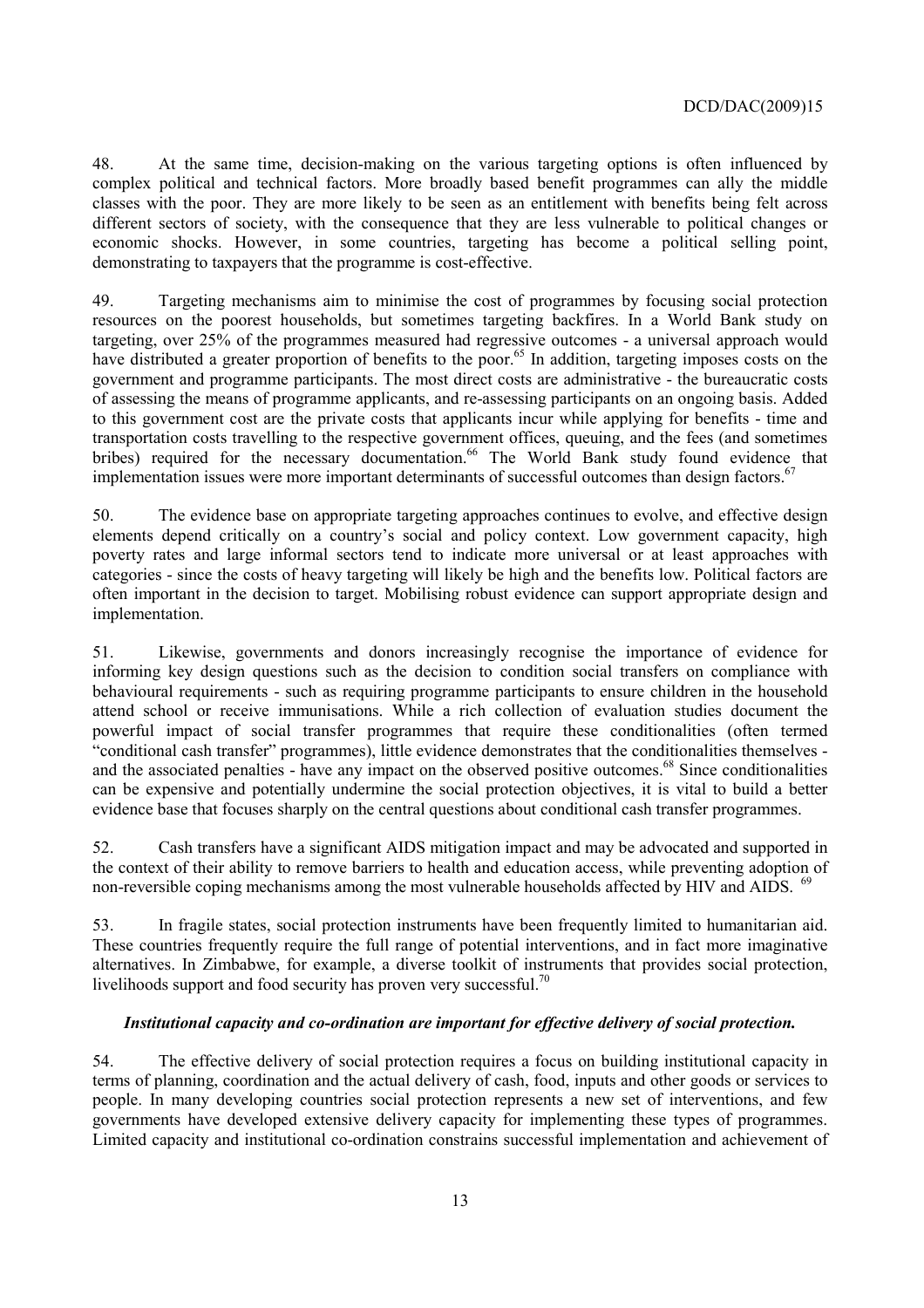impacts at all levels. Investments in building up delivery capacity not only support the implementation of social protection but also other complementary services delivered by these agencies. Given the long lead times required for effective training programmes, the long term need for capacity building should be addressed during any pilot phase. Building capacity improves aid absorption and the effectiveness of development partner resources. Continued support for national capacity building will likely yield substantial returns in terms of promoting long-term sustainability.

55. Social protection interventions are not magic bullets for poverty eradication but typically generate their impacts by improving the effectiveness of investments in complementary institutions. For example, social protection initiatives can improve poor people's access to health and education, and link them to complementary programmes, resulting in improved human development outcomes - but only if the necessary clinics, schools and other institutions can supply the services demanded. Social protection initiatives in Latin America, Africa and Asia have documented improved health outcomes, increased school attendance rates, reduced hunger and expanded livelihoods and employment.<sup>71</sup> These impacts, however, depend as much on the complementary institutional framework as on the interventions themselves. A conditional cash transfer programme in Honduras, for example, failed to produce expected human capital outcomes - largely because the programme neglected to invest in the necessary schools and other institutions.72 Brazil multiplies the impact of its successful *Bolsa Familia* cash transfer programme through a comprehensive and integrated system of complementary programmes which link poor households to developmental institutions.

56. South-South learning and exchange between middle-income and low-income countries as well as regional bodies provides an innovative approach to capacity building for partner governments. A recent African Union meeting called for a network of African experts to share knowledge and experience across the continent and serve as a resource for countries who are beginning to implement social protection initiatives.73 Donors are supporting study tours linking Africa, Asian and Latin America and South-South training courses that have effectively built capacity and contributed to inter-regional sharing of national lessons of experience.<sup>74</sup> Given the long term nature of social protection requirements in developing countries, investments in the building of national and local capacity are likely to generate very high returns.

57. A co-ordinated strategic framework is essential for national approaches to succeed. Co-ordination improves cost-effectiveness by improving the economies of scale of administrative systems and ensuring appropriate allocations of resources. Countries without co-ordinated approaches suffer from inefficient over-coverage in some areas and sectors while suffering high rates of social protection exclusion in others. Good administrative institutions with well-developed capacity and appropriate management information systems at both national and local levels are essential for effective co-ordination. Further strengthening of civil registration systems is important to help facilitate people's access to social protection benefits as well as health and education systems on a citizenship, rights and entitlements basis.<sup>7</sup>

58. One less successful approach for social protection for informal workers has been to create special schemes and programmes, outside of mainstream institutions. A sustainable approach should mainstream interventions for informal workers into existing institutional structures.<sup>76</sup>

### *Investments in monitoring and evaluation systems and evidence generation are critical.*

59. Effective and credible monitoring and evaluation (M&E) systems are essential for demonstrating programme impact, developing a global evidence base, communicating operational lessons, and building the foundation of support that fosters long-term sustainability. As social protection interventions are relatively recent innovations, many governments and stakeholders in developing countries are just beginning to develop an understanding of what works in particular social and policy contexts. M&E can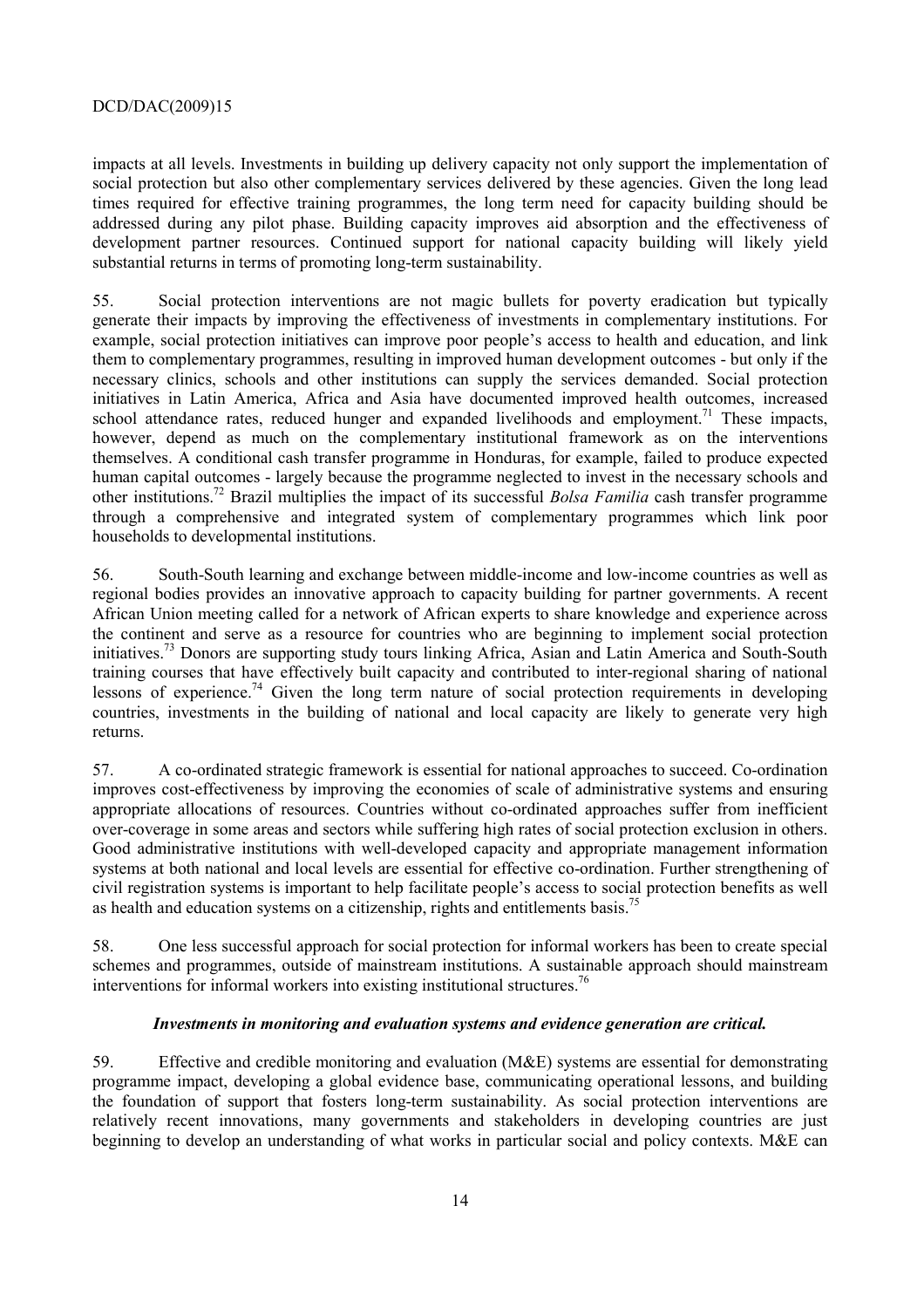mobilise essential learning and evidence to link programme performance to ongoing improvements that are best adapted to a country's specific situation. Independent and credible M&E systems help to fill the evidence gaps that otherwise undermine appropriate design and effective implementation.

60. Positive evaluations can help mobilise political support and expand the resources available for scaling up scope and coverage. M&E can identify problems and propose solutions, and inform the evidence for wider learning. The public good nature of effective M&E and its useful role in managing fiduciary risk provide fertile opportunities for donors to support these types of interventions.

61. The global evidence base on social protection has improved significantly over the past decade. Countries adopting new interventions can benefit from a rapidly expanding global learning curve and opportunities for South-South learning. Nevertheless, important gaps remain. While persuasive evidence exists regarding impacts in terms of reducing poverty and promoting social outcomes, more convincing evidence is required on the direct links between social protection and economic growth - particularly in the context of low-income countries. Operationally, better evidence on appropriate targeting, payment mechanisms, institutional arrangements and the role and design of any conditionalities will improve programme design and delivery.

### *Governments and donors must pay particular attention to fiduciary risks in order to protect programme success and ensure sustainability.*

62. Social protection interventions require appropriate fiduciary risk management controls to ensure effective resource allocation and continued public support. A number of countries have engineered systems to promote transparency and minimise fraud and corruption. Good practices exist and should be promoted. Brazil's "single registry" of programme participants has become a global role model. Kenya is piloting an innovative approach that establishes independent service providers for key components of the programme, ensuring checks and balances. Donors can play a key role in capacity building to share these lessons of international experience on mutual accountability.

### *Donors' support and co-ordination plays an essential role in supporting national social protection initiatives.*

63. Donors have an important role in supporting and participating in the development of national social protection frameworks. This will involve supporting the capacity of Government and civil society to develop social protection policies and to plan, finance, deliver and monitor the programmes to implement them. It will also involve moving away from delivering social protection through donor specific financing and delivery mechanisms towards funding national programmes through joint financing instruments.

64. Donors can play a key role in providing technical assistance and bridging funds to support progress towards the establishment of nationally financed sustainable social protection strategies. Developing country governments often require predictable, long-term and harmonised funding commitments from donors in order to assume the domestic political risk of guaranteeing reliable social protection programmes. DFID's recent ten-year commitment to Kenya's social protection strategy provides an example of donor support for a long-term national programme. The Productive Safety Nets Programme in Ethiopia is another example of moving more cost-effectively from annual relief appeals to multi-annual, multi-donor and predictable financing. The importance of more predictable, harmonised and longer-term funding is particularly apparent in fragile states.<sup>7</sup>

65. Donors should harmonise and align their support with national development frameworks and emerging national social protection strategies, in accordance with the Paris Declaration on Aid Effectiveness. Donor coherence is critical for developing evidence-based policies and strengthening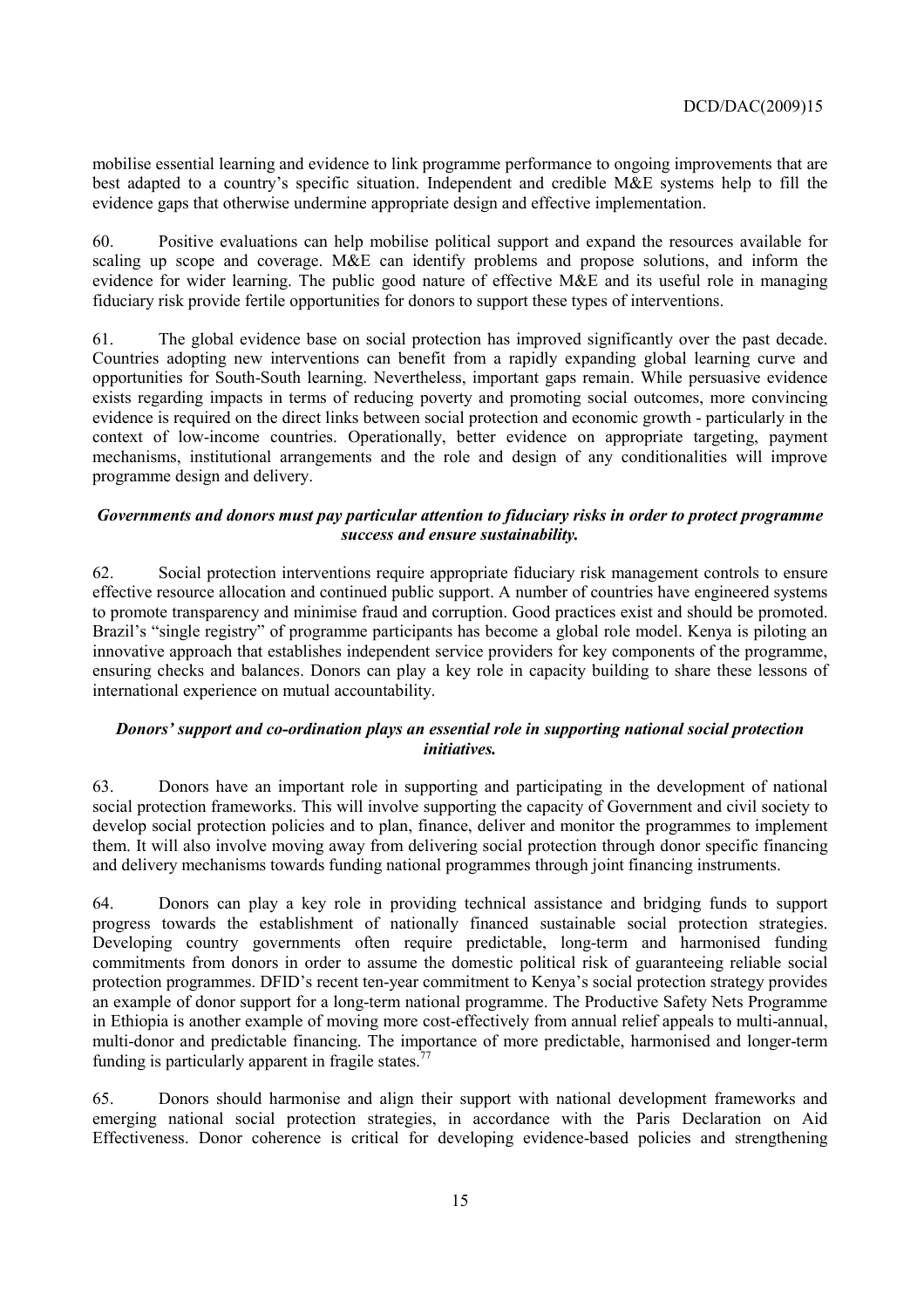capacity to meet key design and implementation challenges (including fiduciary risk management, payment systems, graduation and linkages with complementary policies, sustainability, financing). Donors can help inform policy options by supporting more in-depth research on the design and implementation of appropriate social protection policies and programmes in different contexts. Pilots can help serve this objective, but donors should aim to integrate this support with strengthening national social protection frameworks.

 $\frac{1}{1}$ OECD (2001)

- 2 UNRISD Research Programme 2003-2009, cited in Wiman, Voipio and Ylonen (2006).
- 3 GTZ (2002) cited in Sabates Wheeler and Haddad (2005)
- 4 OECD, Paris Declaration on Aid Effectiveness
- 5 DFID (2005), page 6.
- 6 OECD (2007)
- 7 See Good Practice Note "Social Cash Transfer and Pro-Poor Growth"
- 8 See Good Practice Note "Social Transfers and Growth in Poor Countries"
- 9 See Good Practice Note "Health and Social Protection"
- <sup>10</sup> See Good Practice Note on "Climate Change Adaptation, Disaster Risk Reduction and Social Protection"
- <sup>11</sup> OECD (2001), *The DAC Guidelines: Poverty Reduction* . (The other four relate to economic deprivation and threats to human capital development, empowerment and dignity.)
- $12$  Krech (2007),
	- Voipio (2007),
	- Samson (2007),
	- Orero *et al*. (2006).
- $13$  Krech (2007),
	- Voipio (2007),
	- Samson (2007),
	- Dercon, Stefan (2005a), "Risk, Vulnerability and Poverty in Africa", Journal of African Economies, Volume 14, pages 483- 488.

Dercon, Stefan, John Hoddinott, and Tassew Woldehanna (2005b), "Shocks and Consumption in 15 Ethiopian Villages, 1999– 2004", Journal of African Economies, Volume 14, pages 559-585.

- $14$  Prowse (2003)
- 15 Carter *et al*. (2004)
- $16$  Dercon (2004)
- $17$  Voipio (2005),
	- Ginneken (2005),
	- OECD (2004)
- $18$  Adato (2007),

Samson *et al*. (2006),

Samson *et al*. (2004)

- <sup>19</sup> See Good Practice Note "Social Protection in the context of HIV and AIDS"
- $20$  UNICEF ESARO (2007)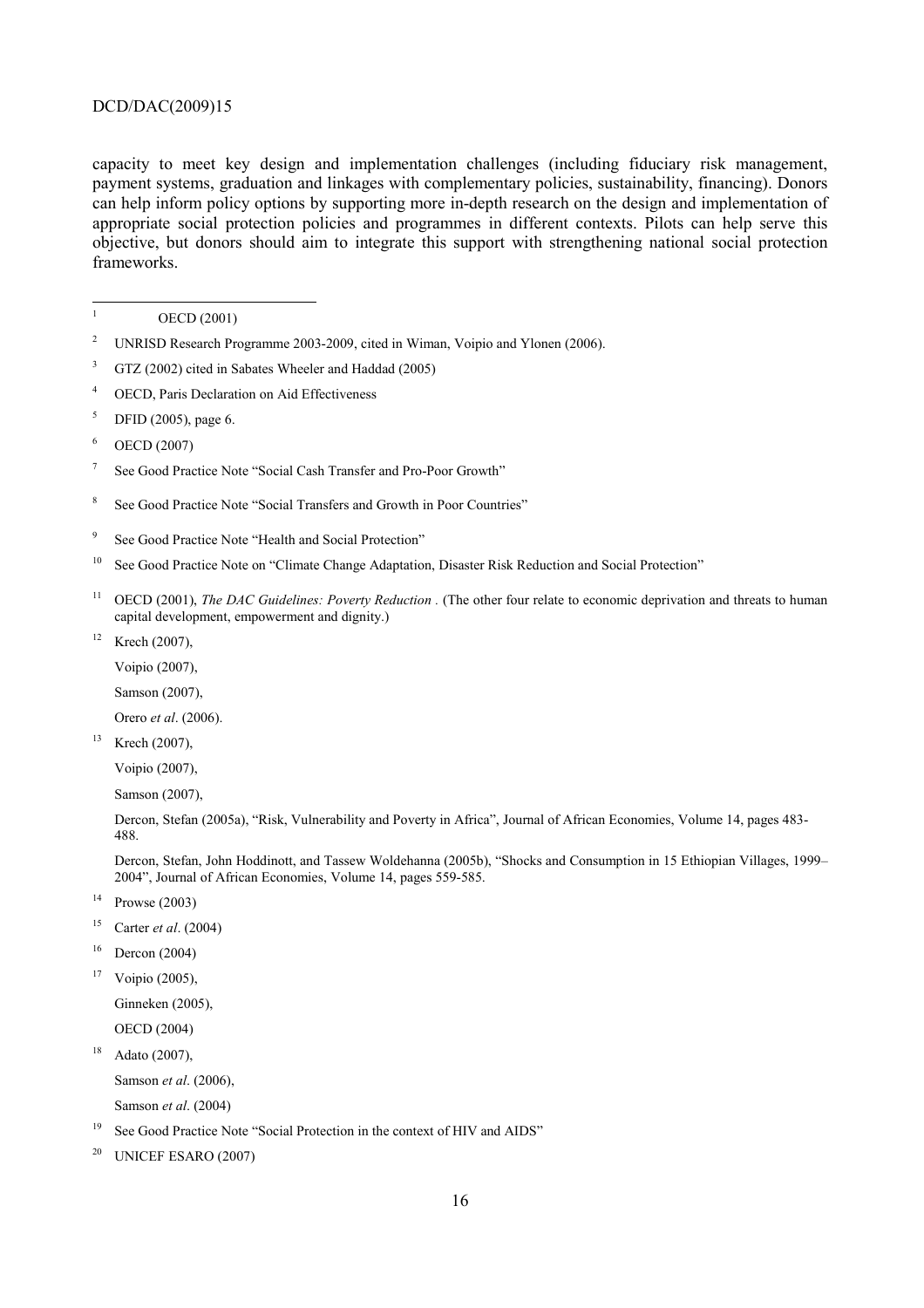- 21 Agűero, J.M. *et al*. (2006); Samson *et al*. (2004), Samson (2007), etc.
- 22 Sachs, J.D. 2002;

Gyimah-Brempong and Wilson 2004;

- Bloom, Canning, and Sevilla 2004
- <sup>23</sup> WHO Macroeconomic Commission on Health estimates
- <sup>24</sup> Dercon (see Footnote 10)
- <sup>25</sup> Jalan and Ravallion 2001 cited in GTZ GPN (2007)
- <sup>26</sup> See Good Practice Note "Health and Social Protection"
- 27 Samson *et al*. (2004, 2006)
- 28 UNICEF, *State of the World's Children (*2007)
- 29 HelpAge International (2006)
- <sup>30</sup> See Good Practice Note "Social Protection in the context of HIV and AIDS"
- 31 Samson *et al*. (2004),
	- Samson and Williams (2007)
- <sup>32</sup> See Good Practice Note "Health and Social Protection"
- 33 Lund (2007)
- 34 Schüring *et al*. (2006)
- 35 Barrientos and Sabates-Wheeler (2006)
- 36 Gertler *et al.* (2005)
- 37 World Bank (2002) Empowerment Report Part1
- 38 Lund (2007)
- 39 Harnett and Cromwell (2000)
- 40 Birdsall and Nellis (2002)
- 41 Samson *et al*. (2004)
- <sup>42</sup> See Davies and Davis (2007), which estimates multipliers ranging from 2.02 to 2.45.
- 43 Cichon and Knop 2003
- 44 Samson *et al*. (2002),

Bourguignon and Ravallion (2004),

- DFID (2005)
- 45 Roy and Subramanian (2001)
- 46 See Good Practice Note on "Social Protection in Fragile States: Lessons Learnt"
- <sup>47</sup> See Good Practice Note on "Affordability pf Social Protection Measures in Poor Developing Countries"
- 48 ILO (2006, 2007)
- 49 See Good Practice Note on "Can Low-Income Countries Afford Basic Social Security?"
- 50 Pal, Behrendt, Léger, Cichon and Hagemejer (2005) cited in Ginneken (2005)
- <sup>51</sup> See Good Practice Note "Gender and Social Protection"